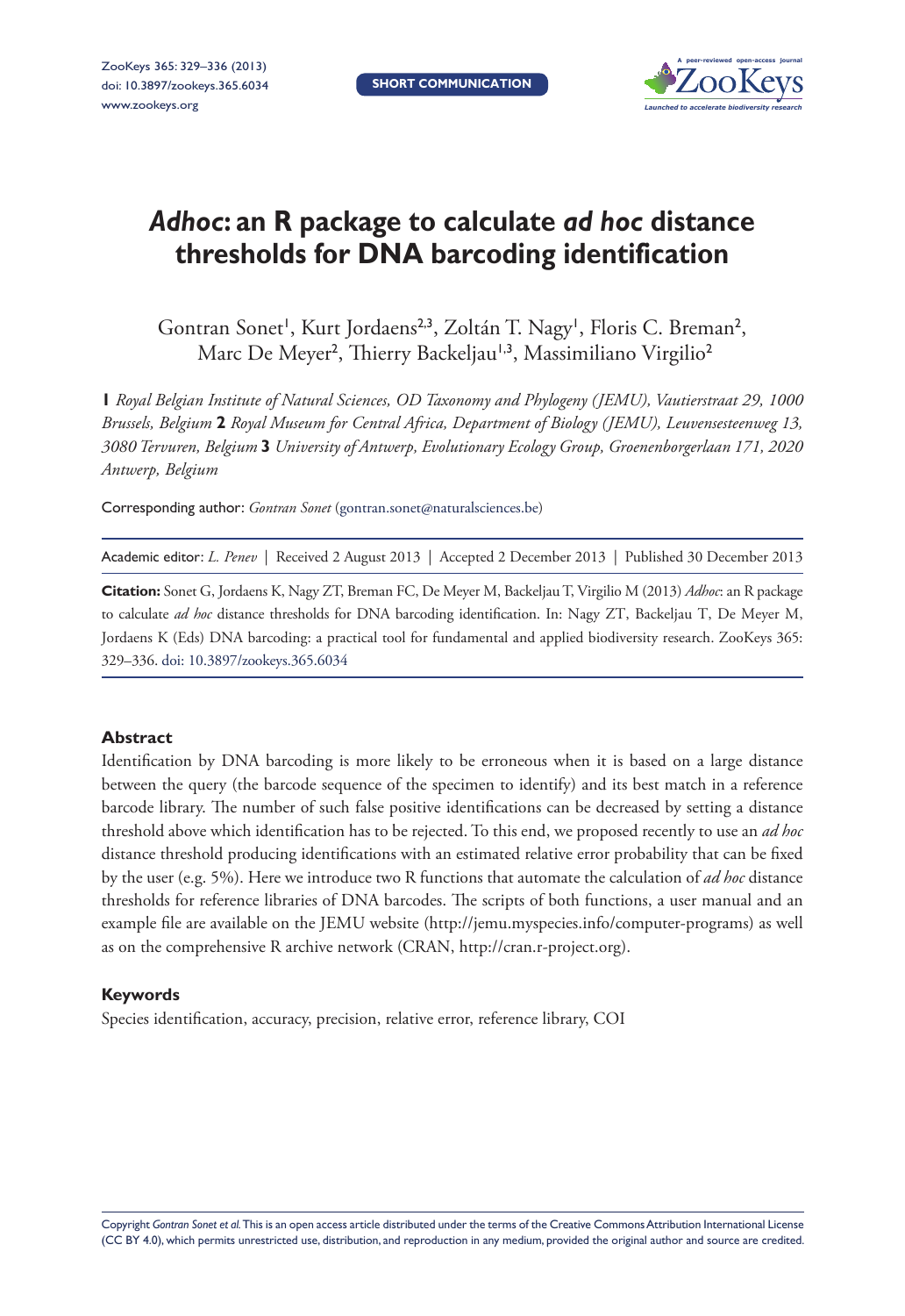#### **Introduction**

The DNA barcoding initiative aims at providing a simple and standardised tool for specimen identification using a short DNA sequence from a specific region of the genome as a barcode (Hebert et al. 2003). The identification of a specimen using DNA barcoding is based on the comparison between its DNA barcode sequence (= query) and a reference library of DNA barcodes. These reference sequences satisfied a series of requirements that allow quality control (link to voucher specimen, trace files, and association with additional information such as primer and collection data). Among the approaches available for the assignment of a species name (Frézal and Leblois 2008, Austerlitz et al. 2009), methods based on sequence similarity are fast, easy and frequently applied as a first step to screen large reference libraries (Frézal and Leblois 2008). In this method, the species name of the reference sequence(s) showing the smallest genetic distance with the query (i.e. best match *sensu* Meier et al. 2006) is used for the identification (Ratnasingham and Hebert 2007). The identification provided by the best match method can be considered as true positive (TP) if a correct species name is assigned to the query or as false positive (FP) if an incorrect species name is assigned to the query (Figure 1). Yet, for many taxonomic groups, reference libraries are still incompletely representing the genetic diversity that can be found on specific and population levels. Some queries are therefore not represented by a conspecific DNA barcode in the library and will be erroneously identified according to the most similar allospecific reference barcode. Yet, the number of this sort of false positive identifications can be greatly reduced by assigning species names only when the distance between the query and its best DNA barcode match is below an arbitrary distance threshold value. With this best close match method (*sensu* Meier et al. 2006), identifications can still be TP or FP when the genetic distance between the query and its best match(es) is below the threshold. When this genetic distance is above the threshold (Figure 1), then either incorrect species name assignments can be correctly ignored (true negatives, TN) or correct species name assignments can be erroneously ignored (false negatives, FN). The determination of this distance threshold can be arbitrary (Ratnasingham and Hebert 2007) or can be based on the expected separation between intra- and interspecific distances (Meyer and Paulay 2005, Lefébure et al. 2006, Puillandre et al. 2012).

Recently, we proposed a general working strategy to deal with incomplete reference libraries of DNA barcodes (Virgilio et al. 2012). This method is based on *ad hoc* distance thresholds that are calculated for each library considering the estimated probability of relative identification errors. Indeed, by using each sequence of a reference library as a query against all other reference sequences, we can calculate (Virgilio et al. 2012, Figure 1) the relative identification error (RE) of the best close match method as FP/(TP+FP), its overall identification error (OE) as (FP+FN)/total number of queries, its accuracy as (TP+TN)/total number of sequences and its precision as TP/(TP+FP). The general procedure consists of 1) calculating the RE in a library of DNA barcodes for a number of arbitrarily chosen distance thresholds, 2) modelling the relation between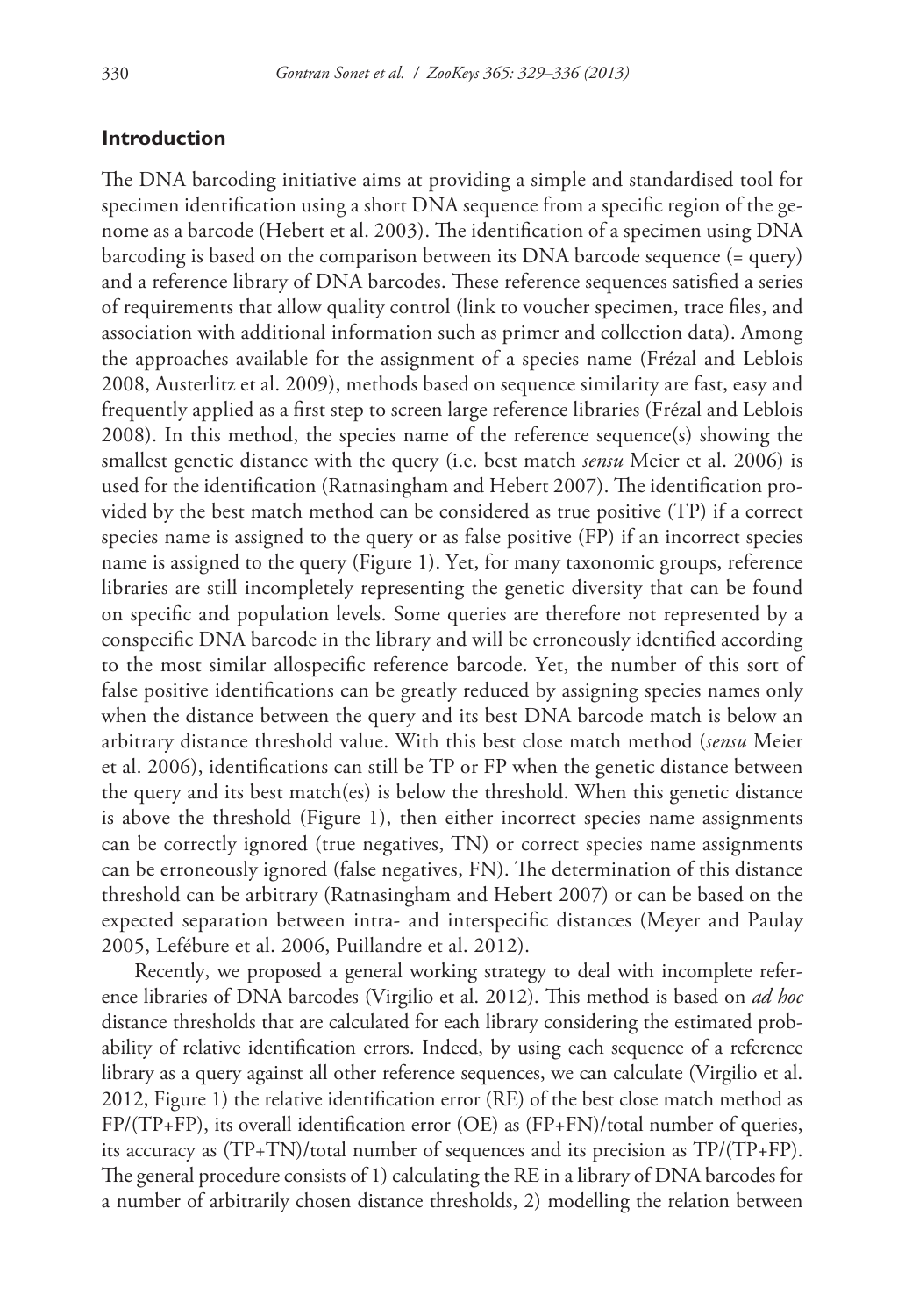

**Figure 1.** DNA barcoding identification using the best close match method.

distance thresholds and RE and 3) estimating the *ad hoc* threshold that would yield an estimated RE (e.g. 5%) for that particular library (Virgilio et al. 2012).

Here we introduce the R package "adhoc" including two functions, checkDNAbcd ("check DNA barcode") and adhocTHR ("*ad hoc* threshold"), which automate this procedure and calculate the *ad hoc* distance threshold.

#### **Description of both functions**

Both functions rely on the packages ape (Paradis et al. 2004), pegas (Paradis 2010) and spider (Brown et al. 2012). The first function, checkDNAbcd, imports a reference library of aligned DNA barcodes in FASTA format and provides basic descriptive statistics of the imported dataset, allowing a first quality check of the library. This function produces two tables containing species names, full sequence identifiers (as read by the function from the input file), and numbers of sequences and haplotypes for each species. CheckDNAbcd also returns the length of each reference sequence, calculates all pairwise distances and separates intra- and interspecific pairwise comparisons. The calculation of pairwise distances can be on the basis of simple uncorrected p-distances (representing the proportion of sites at which two sequences differ) or of several nucleotide substitution models such as the Kimura 2-parameter model (Kimura 1980), which is standardly used in DNA barcoding (Ratnasingham and Hebert 2007).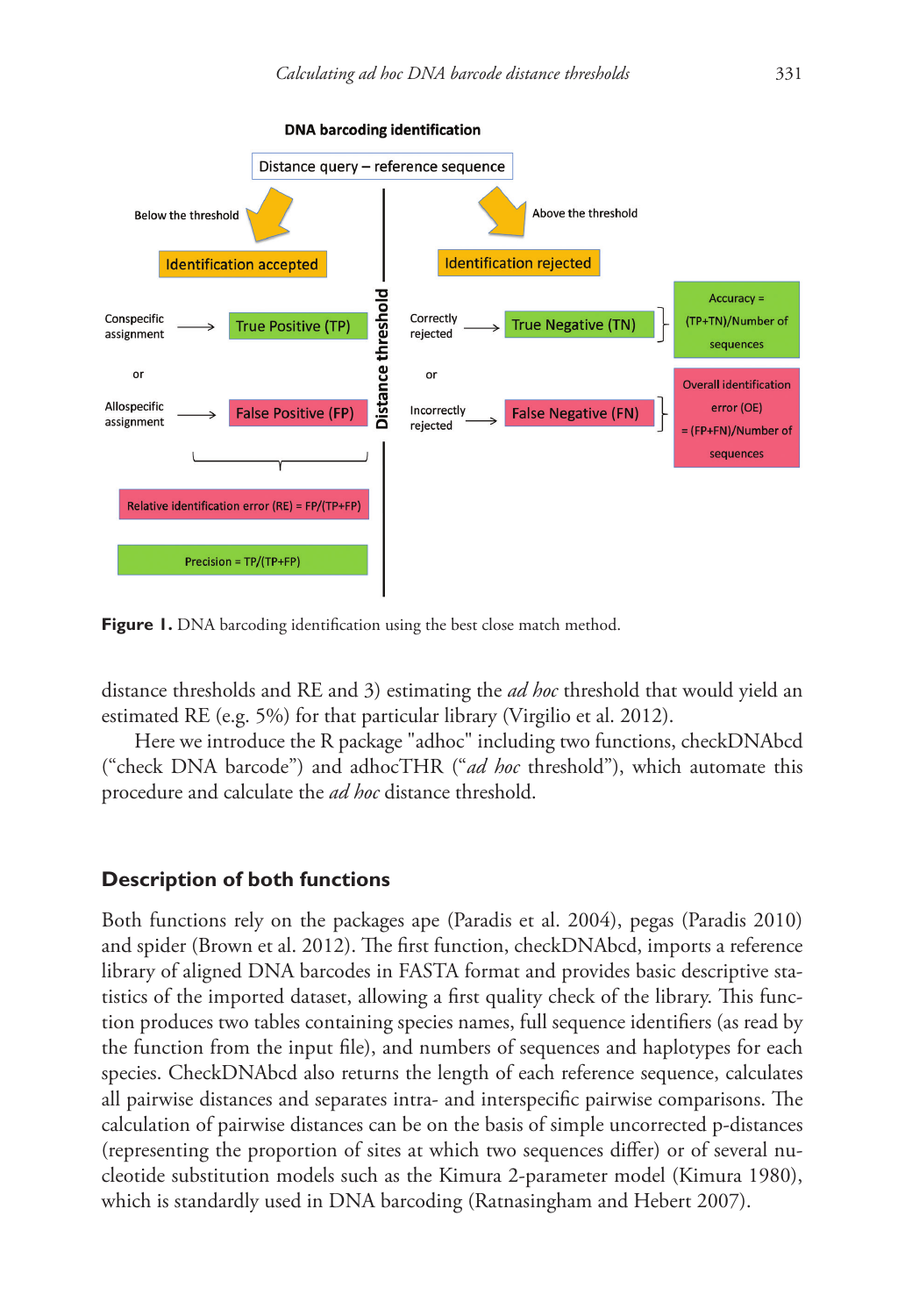The second function, adhocTHR, utilises the output of the first function and performs best match and best close match identifications by taking each sequence of the reference library as a query against all other sequences of the library (Virgilio et al. 2012). For the best match identification, each query is identified as TP, FP or ambiguous false positive (FPambiguous, when both correct and incorrect species names are found as best matches). For the best close match identification, adhocTHR automatically evaluates each identification as TP, FP, FPambiguous, TN or FN and calculates the RE, OE, accuracy and precision at 30 arbitrary distance thresholds (equally distributed between zero and the largest distance observed between all pairs of query – best match). Relationships between distance thresholds and RE are then modelled through regression fitting. Regression is used to calculate the *ad hoc* distance threshold (Virgilio et al. 2012) producing an expected RE (5% by default). The function adhocTHR also produces a list of red-flagged matches (conspecific and allospecific matches responsible for the ambiguous identifications) and a table of red-flagged species names (species involved in the ambiguous identifications). The user has the possibility of modifying (1) the regression fitting (linear by default, or polynomial), (2) the number of arbitrary distance thresholds used for the fitting, (3) the estimated RE probability and (4) the treatment of ambiguous identifications. By default, the function treats ambiguous identifications as incorrect but they can optionally be ignored in the calculation or considered as correct. We recommend using this last option with caution since it will treat all red-flagged species involved in the same ambiguous identification as a single species.

As an indication, five minutes were necessary for each function to process a dataset of 5000 records (600-650 bp) on a personal computer (processor Intel Core i5 CPU M540, 2.53 GHz, 4 GB RAM with Windows 7 as operating system) using default parameters. Calculating the RE for more than 30 arbitrary distance thresholds is suggested to improve the fitting when computing time is not an issue.

When using reference libraries with particularly low levels of taxon coverage (Virgilio et al. 2010), reaching an estimated RE of 5% might not be possible, even at the most restrictive distance threshold ( $viz$ , distance threshold = 0.00) where only identical sequences are used for identification, all the other ones are discarded. In those cases the script will provide a warning message to inform the user that the script cannot find an *ad hoc* distance threshold for the chosen error probability.

This method has been developed for specimen identification. It is intended to optimise the identification success rate by adapting the distance threshold according to a RE estimated from a particular reference library. Hence, using this method for species delimitation requires a careful interpretation of the output (Collins and Cruickshank 2013). The estimation of the RE in DNA barcoding is an indispensable prerequisite, not only for forensic applications (Wells and Stevens 2008), but also for any further research relying on DNA barcoding identifications such as ecology or biodiversity inventories (Frézal and Leblois 2008).

The script of both functions, a user manual and an example file are available on the JEMU website ([http://jemu.myspecies.info/computer-programs\)](http://jemu.myspecies.info/computer-programs) and on the comprehensive R archive network (CRAN, [http://cran.r-project.org\)](http://cran.r-project.org). The user manual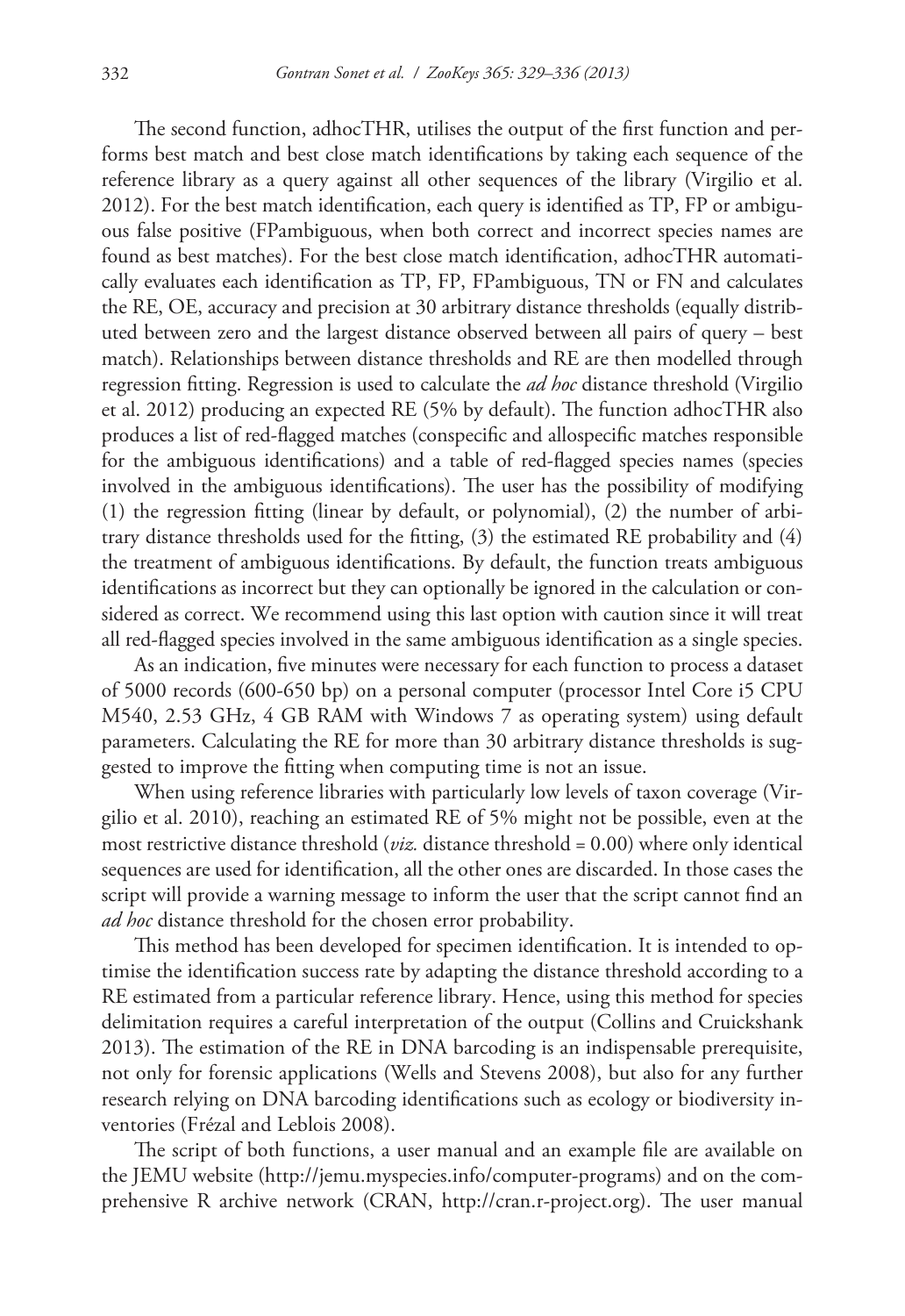

## Ad hoc threshold

**Figure 2.** Estimation of the *ad hoc* distance threshold. Example of output obtained using the function adhocTHR with default settings (30 arbitrary distance thresholds, linear fit and an estimated relative identification error (RE) of 5%). The following message was given by the function: "for a RE of 0.05 use a threshold of 0.0334".

suggests a few R commands to plot (1) the distribution of sequence lengths, (2) the distribution of intra- and interspecific pairwise distances and (3) a graph representing the RE obtained with the different arbitrary distance thresholds, the linear or polynomial fitting and the distance value corresponding to the *ad hoc* threshold (Figure 2).

#### **Acknowledgements**

The Joint Experimental Molecular Unit (JEMU) is financed by the Belgian Federal Science Policy Office (BELSPO). The authors would like to thank Céline Poux, Bruno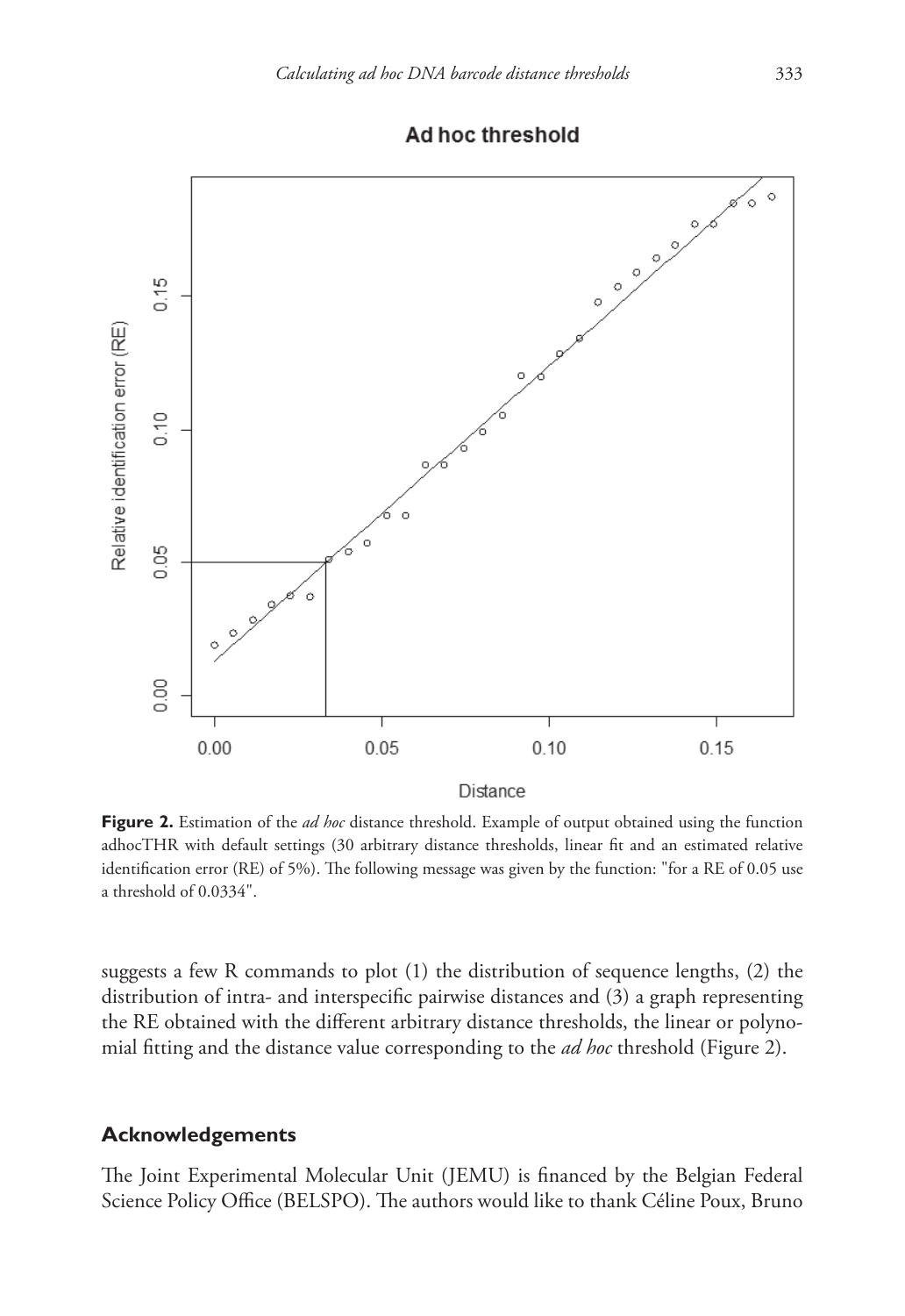Nevado and the R community for their help on the use of R, and Fabrice Clin and Grégory Canivet for help with encoding. The authors also thank the reviewers of the manuscript for their constructive suggestions.

### **References**

- Austerlitz F, David O, Schaeffer B, Bleakley K, Olteanu M, Leblois R, Veuille M, Laredo C (2009) DNA barcode analysis: a comparison of phylogenetic and statistical classification methods. BMC Bioinformatics 10: S10. [doi: 10.1186/1471-2105-10-S14-S10](http://dx.doi.org/10.1186/1471-2105-10-S14-S10)
- Brown SDJ, Collins RA, Boyer S, Lefort M-C, Malumbres-Olarte J, Vink CJ, Cruickshank RH (2012) Spider: an R package for the analysis of species identity and evolution, with particular reference to DNA barcoding. Molecular Ecology Resources 12: 562–565. [doi:](http://dx.doi.org/10.1111/j.1755-0998.2011.03108.x) [10.1111/j.1755-0998.2011.03108.x](http://dx.doi.org/10.1111/j.1755-0998.2011.03108.x)
- Collins RA, Cruickshank RH (2013) The seven deadly sins of DNA barcoding. Molecular Ecology Resources 13: 969–975. [doi: 10.1111/1755-0998.12046](http://dx.doi.org/10.1111/1755-0998.12046)
- Frézal L, Leblois R (2008) Four years of DNA barcoding: Current advances and prospects. Infection, Genetics and Evolution 8: 727–736. [doi: 10.1016/j.meegid.2008.05.005](http://dx.doi.org/10.1016/j.meegid.2008.05.005)
- Hebert PDN, Cywinska A, Ball SL, DeWaard JR (2003) Biological identifications through DNA barcodes. Proceedings of the Royal Society of London B 270: 313–321. [doi:](http://dx.doi.org/10.1098/rspb.2002.2218) [10.1098/rspb.2002.2218](http://dx.doi.org/10.1098/rspb.2002.2218)
- Kimura M (1980) A simple method for estimating evolutionary rates of base substitutions through comparative studies of nucleotide sequences. Journal of Molecular Evolution 16: 111–120. [doi: 10.1007/BF01731581](http://dx.doi.org/10.1007/BF01731581)
- Lefébure T, Douady CJ, Gouy M, Gibert J (2006) Relationship between morphological taxonomy and molecular divergence within Crustacea: Proposal of a molecular threshold to help species delimitation. Molecular Phylogentics and Evolution 40: 435–447. [doi: 10.1016/j.](http://dx.doi.org/10.1016/j.ympev.2006.03.014) [ympev.2006.03.014](http://dx.doi.org/10.1016/j.ympev.2006.03.014)
- Meier R, Shiyang K, Vaidya G, Ng PKL (2006) DNA barcoding and taxonomy in Diptera: a tale of high intraspecific variability and low identification success. Systematic Biology 55: 715–28. [doi: 10.1080/10635150600969864](http://dx.doi.org/10.1080/10635150600969864)
- Meyer CP, Paulay G (2005) DNA Barcoding: error rates based on comprehensive sampling. PLoS Biology 3: e422. [doi: 10.1371/journal.pbio.0030422](http://dx.doi.org/10.1371/journal.pbio.0030422)
- Paradis E (2010) pegas: an R package for population genetics with an integrated-modular approach. Bioinformatics 26: 419–20. [doi: 10.1093/bioinformatics/btp696](http://dx.doi.org/10.1093/bioinformatics/btp696)
- Paradis E, Claude J, Strimmer K (2004) APE: Analyses of Phylogenetics and Evolution in R language. Bioinformatics 20: 289–290. [doi: 10.1093/bioinformatics/btg412](http://dx.doi.org/10.1093/bioinformatics/btg412)
- Puillandre N, Lambert A, Brouillet S, Achaz G (2012) ABGD, Automatic Barcode Gap Discovery for primary species delimitation. Molecular Ecology 21: 1864–77. [doi: 10.1111/j.1365-](http://dx.doi.org/10.1111/j.1365-294X.2011.05239.x) [294X.2011.05239.x](http://dx.doi.org/10.1111/j.1365-294X.2011.05239.x)
- Ratnasingham S, Hebert PDN (2007) BOLD : The Barcode of Life Data System. Molecular Ecology Notes 7: 355–364. [doi: 10.1111/j.1471-8286.2007.01678.x](http://dx.doi.org/10.1111/j.1471-8286.2007.01678.x)